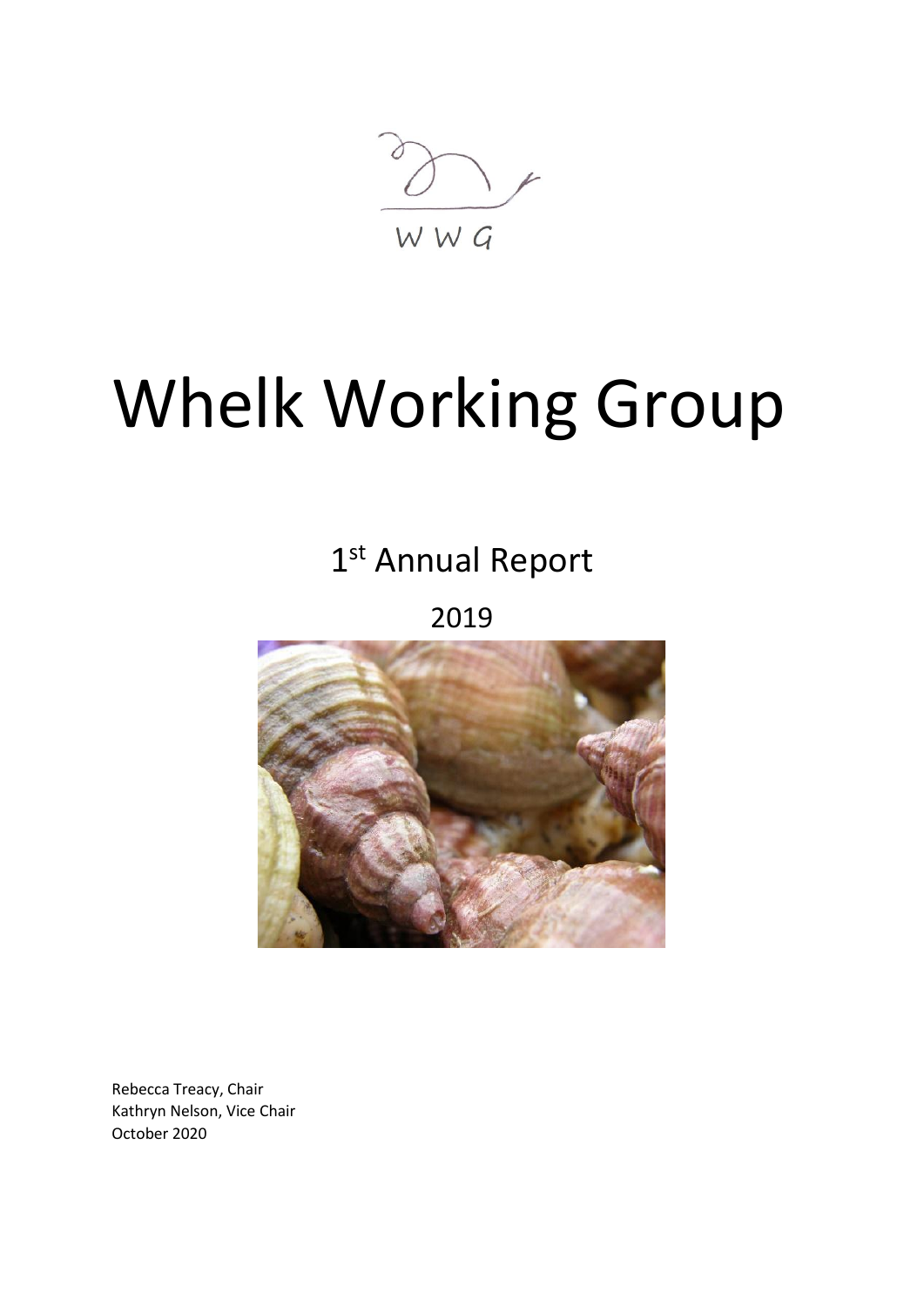#### **Introduction**

The Whelk Working Group (WWG) was formed in February 2019 to facilitate the exchange of information relating to the common whelk (*Buccinum undatum*) between Inshore Fisheries and Conservation Authorities (IFCAs), other government agencies, fisheries authorities, academics, researchers and others interested in whelk fisheries.

Over the last decade, there has been a proliferation in the amount of whelk landed and in the investment of whelk fishing gear. The lack of thorough stock assessments and absence of collaboration between local researchers and managers was the main driver to create the WWG group and address this increase and effort in whelk fishing with a matter of urgency.

The work of the WWG will help improve and develop the understanding of whelk and look at the advantages of joint working to develop appropriate management. The Group is comprised of representatives from organisations engaged in the provision of evidence, advice and management of the whelk fisheries on a national level. Working together will improve communication, collaboration and consistency.

Whelks are a gastropod mollusc which are caught by commercial fishermen, typically in pots. It is an important fishery and the amount of fishing has generally increased over the past decade. The amount of whelk landed and the amount invested in whelk fishing gear has increased. There is relatively little regulation on whelk fishing, allowing expansion into this fishery. Markets have also developed, particularly in Europe and Asia.

Whilst the evidence needs of managers may vary, there are significant benefits from developing a more coordinated approach to whelk research. The focus of the Group is on research that provides evidence to support management decisions.

This report describes the activities of the Group over its first year.

# **Whelk Working Group Aim**

To support sustainable whelk fisheries.

# **Objectives**

- To facilitate better research which provides sound evidence to support management decisions for whelk fisheries.
- To improve the quality and extent of whelk fisheries management information through better coordination and dissemination of whelk fisheries related scientific research between relevant organisations.
- To increase communications between all the Group members.
- To identify and facilitate joint working opportunities and explore ways of working to support collaborative and comparable data collection.
- To help standardise research and technical practices between IFCAs and other relevant bodies so that information can be easily shared and analysed.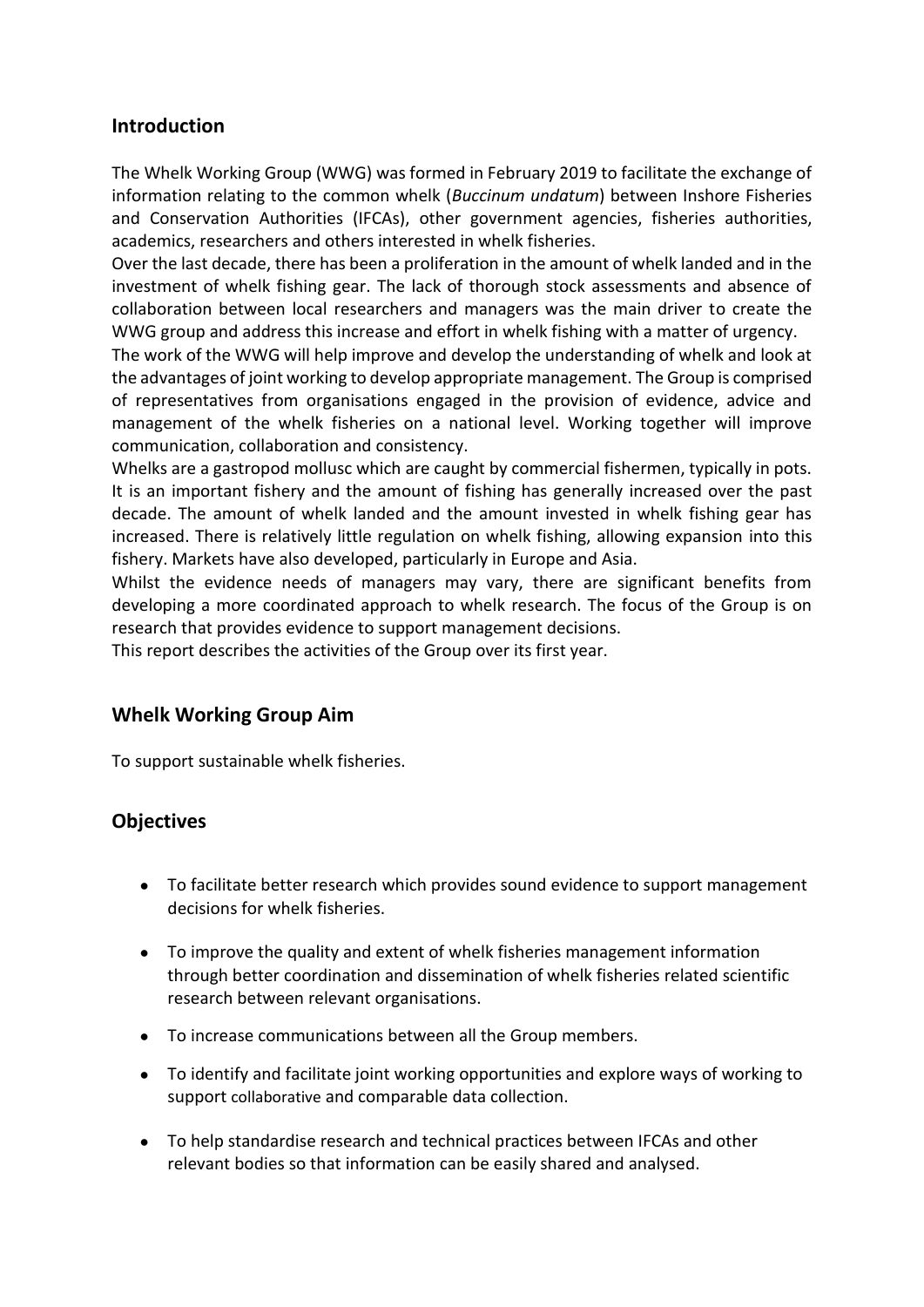- Where appropriate, the Group will provide guidance and advice.
- Facilitate collaboration with external organisations (non-Group members) where appropriate and with the agreement of members.
- Where appropriate, the Group will identify national training needs and facilitate their provision.
- To improve access to expert advice and increase learning from each other.
- The Group will meet a minimum of twice yearly, either in person or by phone/Skype. Task and finish groups set up under the Whelk Working Group will meet as necessary.
- Matters of a confidential nature will be treated with discretion.
- Commercial fishers and other industry stakeholders will be engaged as appropriate with the work of the Group.

### **Completed actions**

● Group administration

Set up the framework for the Group; established the Terms of Reference, agreed the membership list, set up the Work Plan, the Google drive and Skype calls.

● Summary information

Used the summary from the 2018 IFCA Technical Advisory Group (TAG) conference as the basis for a wider summary including information from all members of the Group on previous, ongoing and future research, as well as current management measures. Southern IFCA and Devon and Severn IFCA also produced summaries, as did MRAG for Blue Marine Foundation. All documents on the Group's shared Google drive.

● Information sharing

Established a document reference library; a spreadsheet cataloguing relevant literature and reports. A useful reference source. Updates ongoing. Also shared standard operating procedures.

● Maturity stages

Whelk maturity key was shared with the Group, available to members on the Google drive.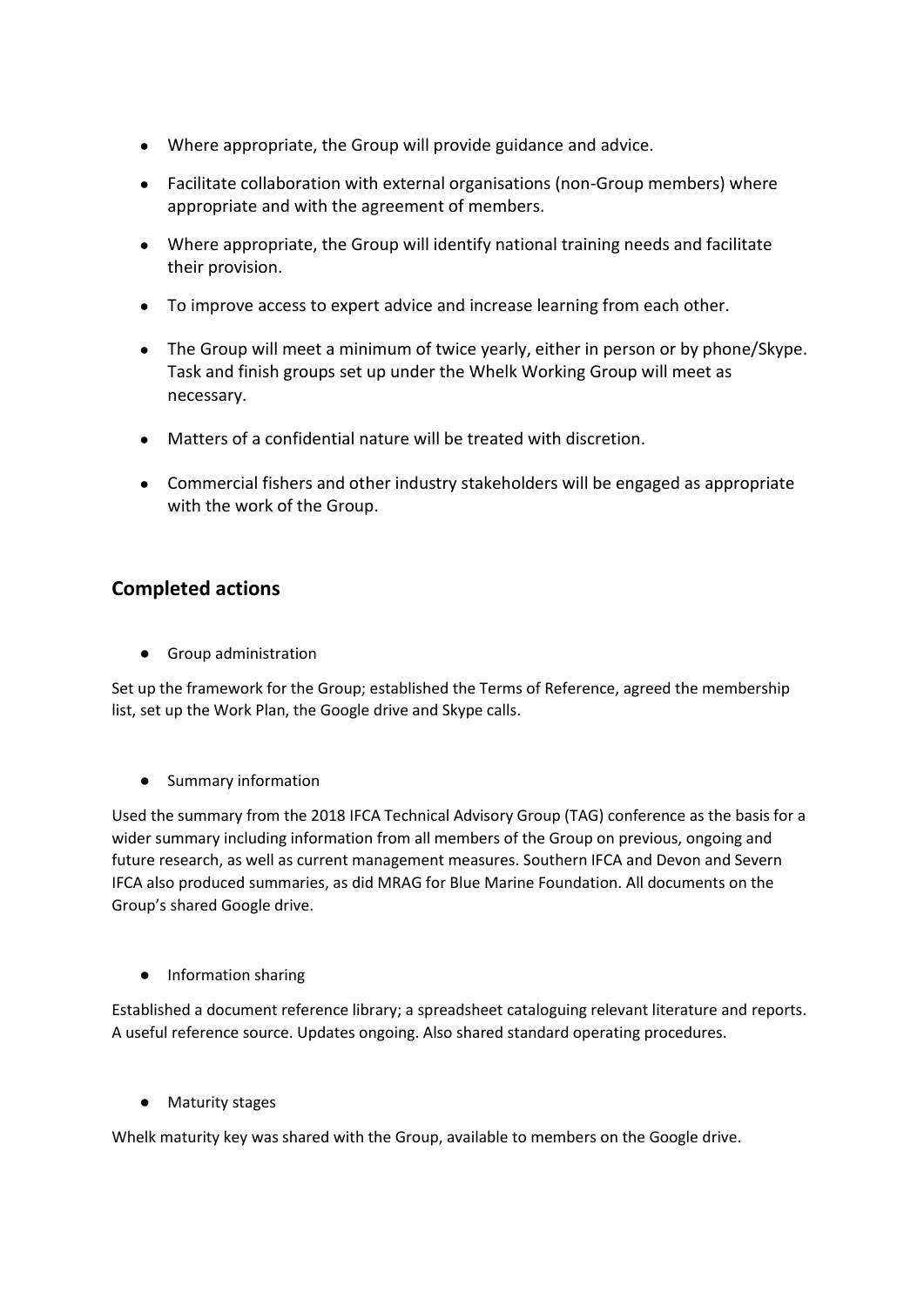**Catch returns forms** 

Collated existing catch return forms, looking for similarities, as starting point for discussions about greater coordination. On Google drive: Eastern IFCA, Jersey, Sussex IFCA, Kent & Essex IFCA, Northumberland IFCA – and comparison of content.

● Riddles

Summarised the riddle specifications which are currently in management measures.

● Sampling equipment

Information on measuring equipment shared with the Group; measuring equipment, digital, blue tooth, wi-fi calipers or measuring boards, summary of options.

● Parasites

Evidence suggests that certain parasites can affect sexual maturity. Group shared information on parasites including photographs of parasites that those dissecting whelks might observe. All observations to be reported to the Group (ongoing). Minimal additional work but potential to develop a useful dataset through coordinated cooperation.

● Stock assessment

Created a summary of existing stock assessment models for consideration for establishing a stock assessment for whelks.

● Potting impacts

Natural England has collated evidence on the impacts of potting. All information is on the Fisheries Impacts Evidence Database. Impact Assessments on potting activity, conducted as part of the revised approach to fishing in European Marine Sites, are being collated.

Economics of whelk fisheries

Seafish analysed economic data for whelk fisheries over the last ten years. Main findings were a large increase in number of vessels, amount landed, income and value of whelks.

● Pot bait

There were concerns about the use of bait in whelk pots; in particular regarding use of brown crab, use of undersize, and under-reporting of catches which are directly used for bait. Short report written which describes what bait is being used (type, amount) in whelk pots around the coast,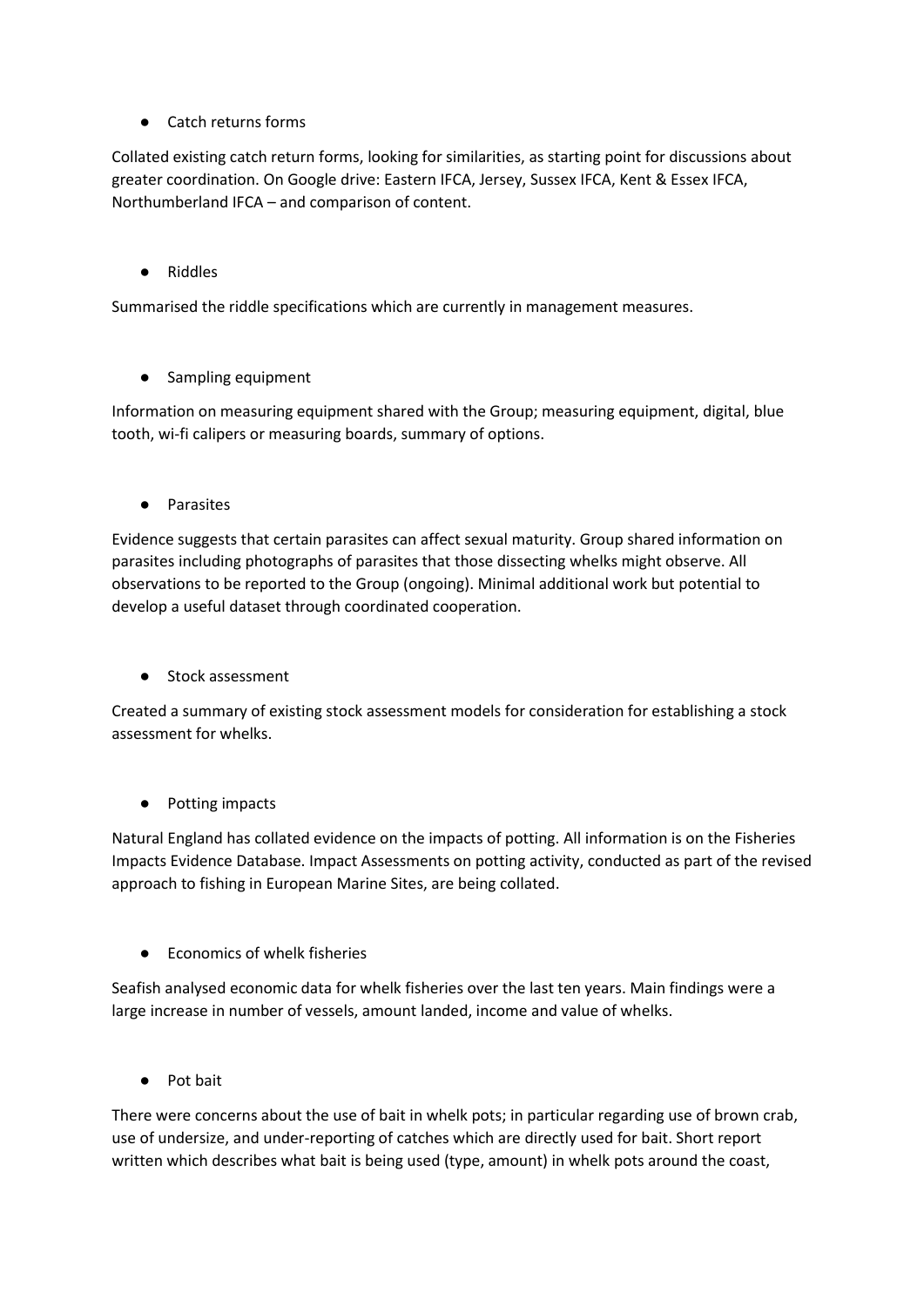location and seasonal variation, where does the bait come from, is it being recorded, is there a risk to crab stocks/elasmobranch species (or other vulnerable/valuable species).

● Size of maturity

Summarised the existing findings around the coast of regionally specific size of maturity. There was variation around the coast, even within IFCA districts, all above the EU minimum size limit of 45mm shell height.

#### **Actions in progress**

- CEFAS is investigating the use of a surplus production stock assessment model for assessing regional whelk stocks.
- Kent and Essex IFCA are conducting onboard sampling, including discards and bycatch.
- Welsh Government are considering setting up a whelk sampling program and are investigating options for alternative fisheries.
- Jersey Government are continuing long term sampling of catch per unit effort.
- Bangor University has a PhD student researching a range of biological parameters.
- Orkneys Sustainable Fisheries and Heriott Watt University are researching size and age of maturity in four geographically distinct fisheries and also recording fisheries data.
- The Marine Management Organisation are investigating the location of whelk fishing activity using Vessel Monitoring System (VMS) data.
- North Western IFCA are currently researching size and age at maturity to inform new flexible permitting byelaw for potting fisheries being introduced that will limit entry to the fishery and set pot limitations for whelks.

#### **Discussion**

The Whelk Working Group was established at a face to face meeting in Lancaster in February 2019. There have been three meetings via Skype, in May and September 2019 and January 2020. Holding the meetings using Skype and the Google drive has been efficient and convenient for the majority of the members. It has minimised travel time and costs. Using the Work Plan to track progress on specific tasks has kept discussions focussed and productive. Whilst a face to face meeting or conference is likely to occur in the future, for the time being, members are happy to continue meeting online.